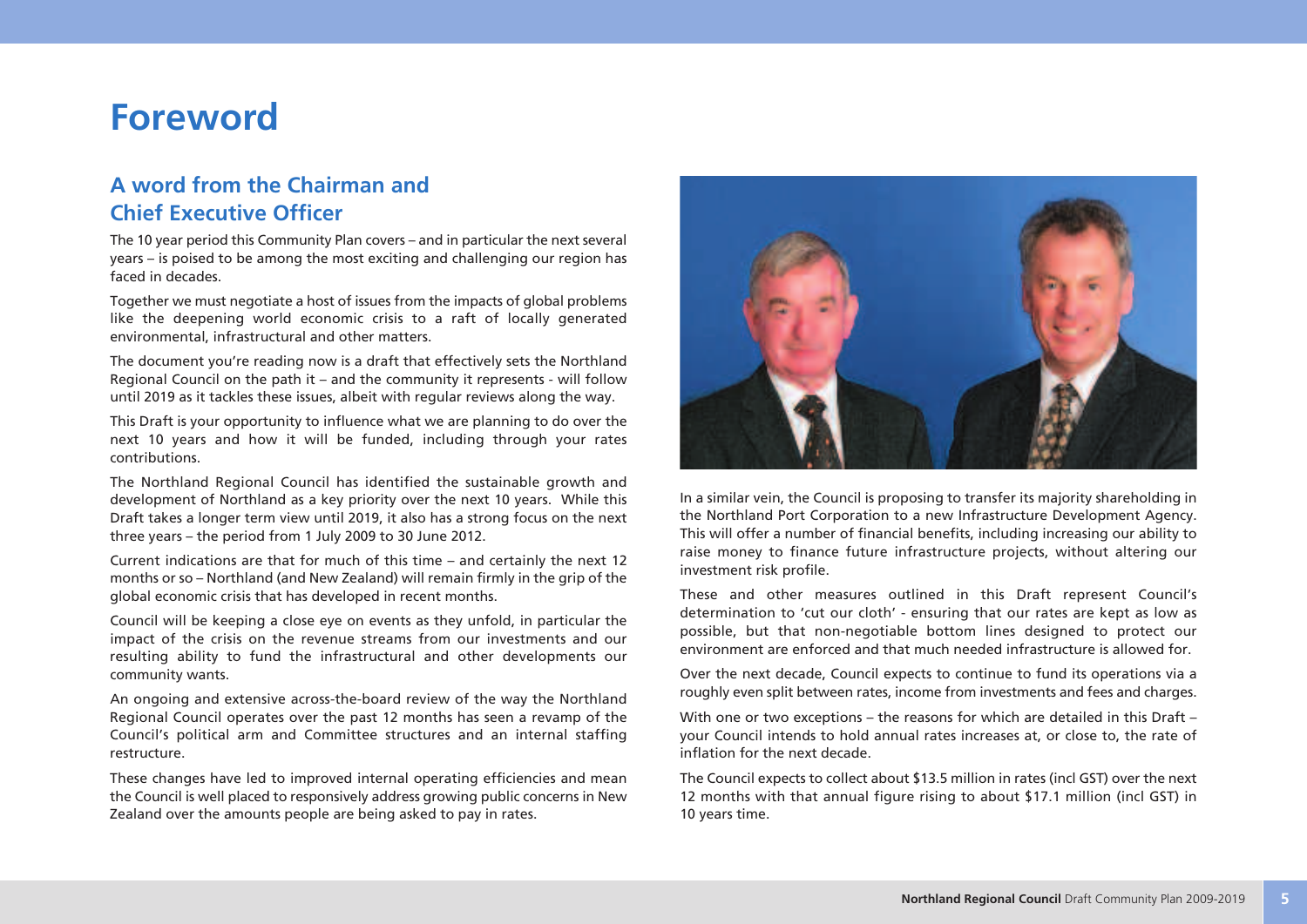At about \$153 on average (including GST, but excluding targeted river rates) Northland Regional Council rates will be significantly less than all other local authorities in the region for the 2009/10 year, a situation expected to continue over the life of this plan.

However, this Draft also gives Northlanders the opportunity to let us know whether they also wish to fund some new projects which would add only a small amount to the average rates bill this year. These include:

- A \$12.83 (incl GST) annual rate levied across the Whängärei District to help  $\overline{\phantom{a}}$ fund the public bus service in that area;
- A new rate of \$8.56 (incl GST) per rateable property that would help fund  $\overline{\phantom{a}}$ the provision of rescue helicopter services in the region.

Other key issues, intended actions and projects identified as priorities for the Northland region over the next 10 years can be found on pages 17 to 20 and include:

- Development of a Regional Growth Programme
- Future river management
- Sustainable Water Allocation Plan
- A new Council-Controlled Organisation. r.

As well as looking forward, this Draft also includes updates (see pages 15 to 16) to let you know the current state of play with a number of previously-approved Council projects/initiatives. These include:

- The Northland Events Centre & other recreational facilities in Northland ×
- River management
- The Marsden Point rail link designation
- Hätea River maintenance and dredging
- Broadband.

Given Northlanders high expectations for their environment, we will continue to undertake a range of environmental management activities – including monitoring – over the life of this Plan.

Climate change is one of the key environmental issues facing our region over the next decade and we have already made significant efforts to ensure that mitigating and adapting to the effects of climate change is an integral part of day to day Council operations. These efforts will continue.

We will also strive to further strengthen our relationship with the region's three District Councils to ensure that collectively we achieve the best outcomes for the people we represent.

We urge you to comment on this Draft. A submission form can be found on page 13 and submissions can be made until 3.00pm on Friday 8 May 2009.

**Mark Farnsworth** Chairman

**Ken Paterson** Chief Executive Officer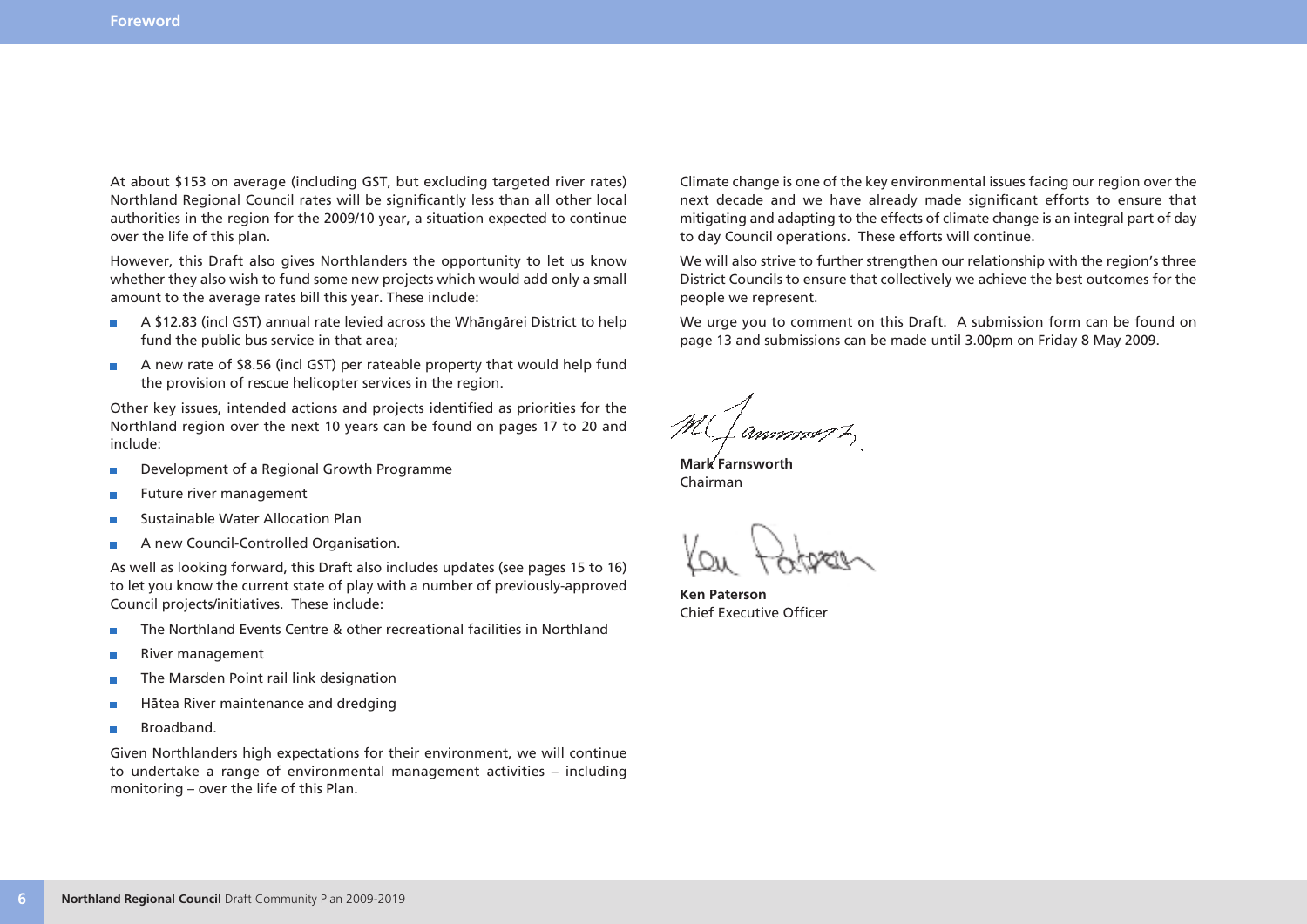## **Welcome…**

### **Welcome to Northland Regional Council's Draft Long Term Council Community Plan**

The Local Government Act 2002 made changes to the way Councils engage, plan and report to their communities. The legislation is based on a philosophy that effective, responsible, responsive and accountable local government is fundamental to achieving the long term well-being of communities. The Act provides greater scope for community participation in determining what local authorities do and how they do it. Central to this philosophy is the requirement to adopt a Long Term Council Community Plan (LTCCP).

This LTCCP, made up of Volumes 1 and 2, complies with the requirements of the Local Government Act 2002 to have a Statement of Proposal.

The title "Long Term Council Community Plan" is a long-winded term, so from this point on the document you are reading will be referred to as Northland's "Community Plan".

During 2005, the Northland Regional Council and the Far North, Kaipara and Whängärei District Councils, decided to undertake a joint process to identify regional community outcomes for Northland. Community outcomes describe what the people of the Northland region value, and what they would like the region to be like in the future. More information on community outcomes can be found in the "Community Outcomes" section of this plan starting on page 47.

Being regional community outcomes, they cannot be achieved by the Northland Regional Council alone. The Council will continue to work with a range of other organisations including government departments, industry and community groups, Mäori, private enterprise and the region's three territorial authorities to achieve community outcomes.

The activities that the Council intends to undertake in the future to help achieve regional community outcomes are detailed in the "Council Activities" section of this plan starting on page 111.

### **What is a Community Plan?**

Under the Local Government Act 2002, Northland Regional Council is required to produce, once every three years, a Community Plan covering the next 10 years.

As the name suggests, a Community Plan is a document put together by the Regional Council and the community which sets the strategic direction for the Council. The following diagram shows the major components of the Community Plan and highlights the links between regional community outcomes, Council activities, as well as the partnership approach to achieving the community outcomes. The end result is a document that outlines Northlanders' expectations (regional community outcomes) and shows how the Regional Council will work with the community and other organisations to achieve these.

The Community Plan must be reviewed and evaluated once every three years, and the community outcomes contained in the document must be reviewed and evaluated once every six years to ensure that the changing needs of Northlanders are reflected in future plans. The Council intends to update existing regional community outcomes during 2010/2011 for inclusion in the next LTCCP in 2012.

The Council will produce an Annual Plan in the years in between LTCCPs which will provide an update on how the region is progressing and include any changes that may occur along the way.

THE DOCUMENT YOU ARE READING IS THE DRAFT NORTHLAND COMMUNITY PLAN.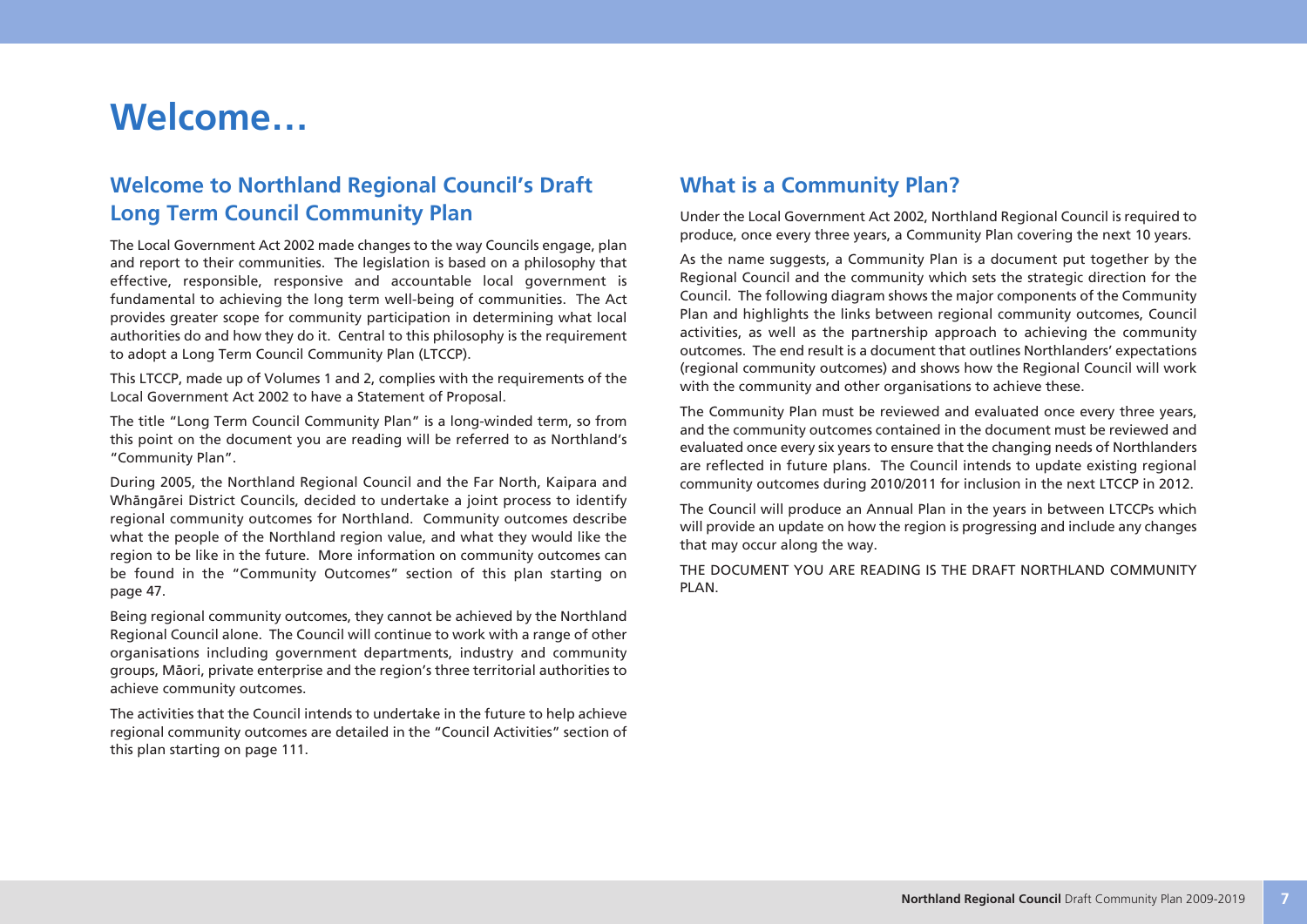# **Council Planning Process**

**THE COUNCIL'S MANDATE TO DO THINGS**

> **Resource Management Act 1991**

**Land Transport Management Act 2003**

**Biosecurity Act 1993**

**Hazardous Substances and New Organism Act 1996**

**Soil Conservation and Rivers Control Act 1941**

> **Civil Defence Emergency Management Act 2002**

**Local Government Act 2002**

**Local Government (Rating) Act 2002**

**Other Legislation**

#### **A SUSTAINABLE REGION**

**COUNCIL CONTRIBUTION TO THE OUTCOMES**

Provides the framework for managing the resources of our region in a sustainable way.

**Regional Coastal Plan Regional Air Quality Plan Regional Water and Soil Plan** These plans set controls for the use, development and protection of water, soil, air and the Northland Coast.

**Regional Land Transport Strategy** Provides the statutory planning framework for land transport in our region.

**Civil Defence Emergency Management Plan** Provides a process for regional hazard identification and management.

> **Pest Management Strategies** Provides a strategic framework for the management of pest plants and animals in Northland.

**River Management Plans** Provides details of plans to reduce the impacts of flooding of Northland rivers. **Marine Oil Spill Contingency Plan** Details the Council's response to oil spills in the marine environment.

**Working with the Community**

**HOW THE COUNCIL CONTRIBUTES TO THE OUTCOMES**

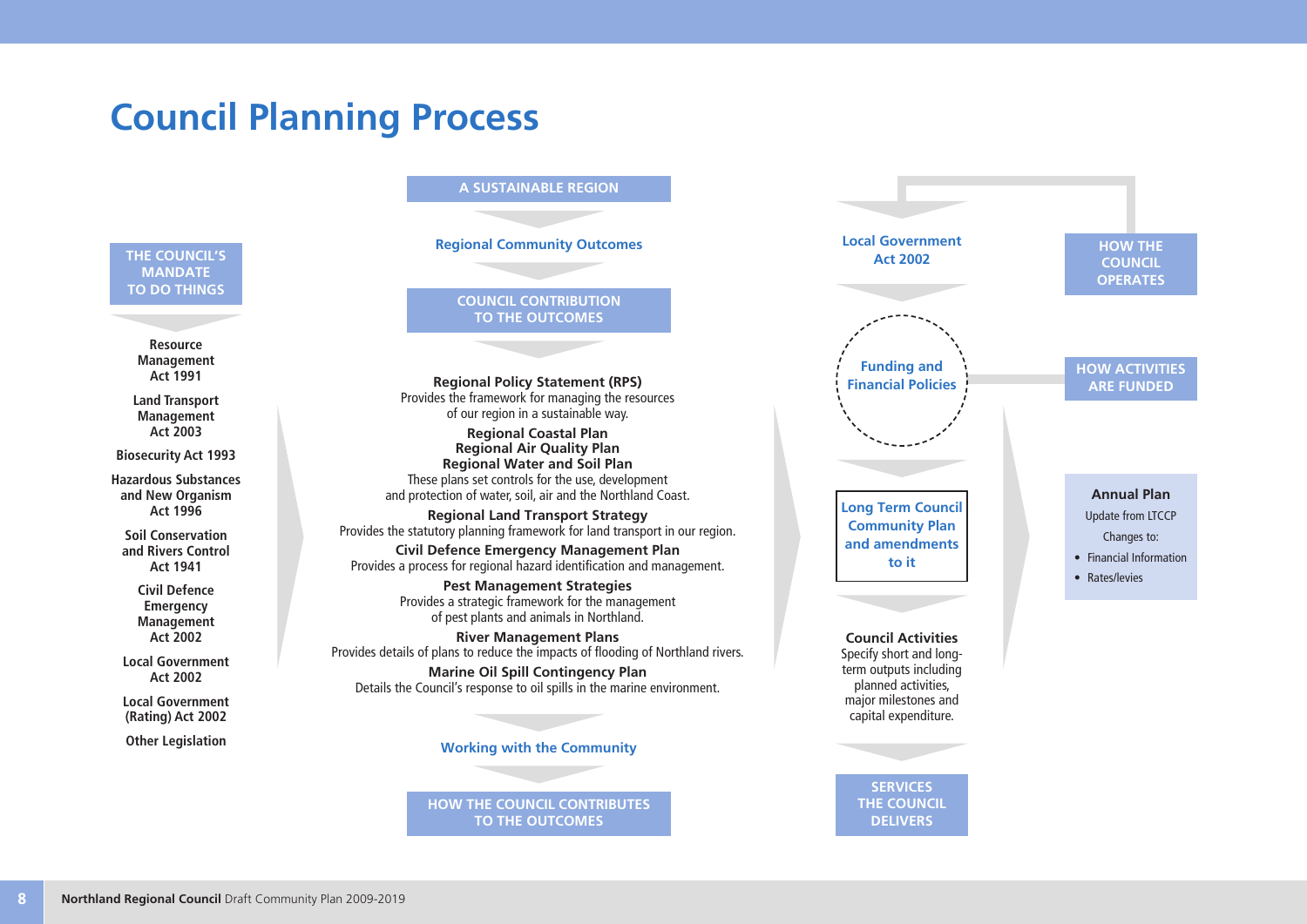# **About this Draft Community Plan**

## **What is the difference between the Draft Community Plan and last year's Draft Annual Plan?**

The main difference is that the Community Plan is an all encompassing document that includes:

- Community outcomes identified with the help of Northlanders for the  $\mathcal{L}_{\mathcal{A}}$ region;
- Indicators that measure progress the community has made since the last  $\overline{\phantom{a}}$ LTCCP in achieving regional outcomes;
- Indications of how the Council currently works in partnership with other  $\blacksquare$ groups and organisations;
- The activities that the Council will undertake to help achieve community  $\blacksquare$ outcomes; and
- Council Policies in line with the requirements of the Local Government Act  $\overline{\phantom{a}}$ 2002.

The Draft Community Plan has been provided in two volumes to make it easier for you to find the information that is of most interest to you.

#### **Volume One includes information on:**

- Regional community outcomes and how progress has been monitored; r.
- The priorities for Northland over the next 10 years for each community r. outcome; and
- The groups of activities that the Council will undertake to contribute to the r. achievement of regional community outcomes.

#### **Volume Two includes:**

- The Council's funding, financial and management policies; and r.
- Comprehensive financial information for the 10 year period covered by the Plan.

Members of the public requesting a copy of the Draft Community Plan will be sent Volume One. A copy of Volume Two, containing detailed financial information and Council Policies will only be sent if specifically requested.

Copies of the Summary and both volumes of the Northland Community Plan can be found on the Council's website www.nrc.govt.nz/ltccp

The Summary, Volume One and Two combined are available on CD.

## **Why should I be interested in the Community Plan?**

Input from residents is crucial to developing the Community Plan and to developing Northland's future…

You may want to know about a particular Regional Council activity…

You may want to know about your rates and how they are decided…

You may want to know about Northland's community outcomes…

You may want to know about what is being planned by the Regional Council for your region…

*Keep reading!*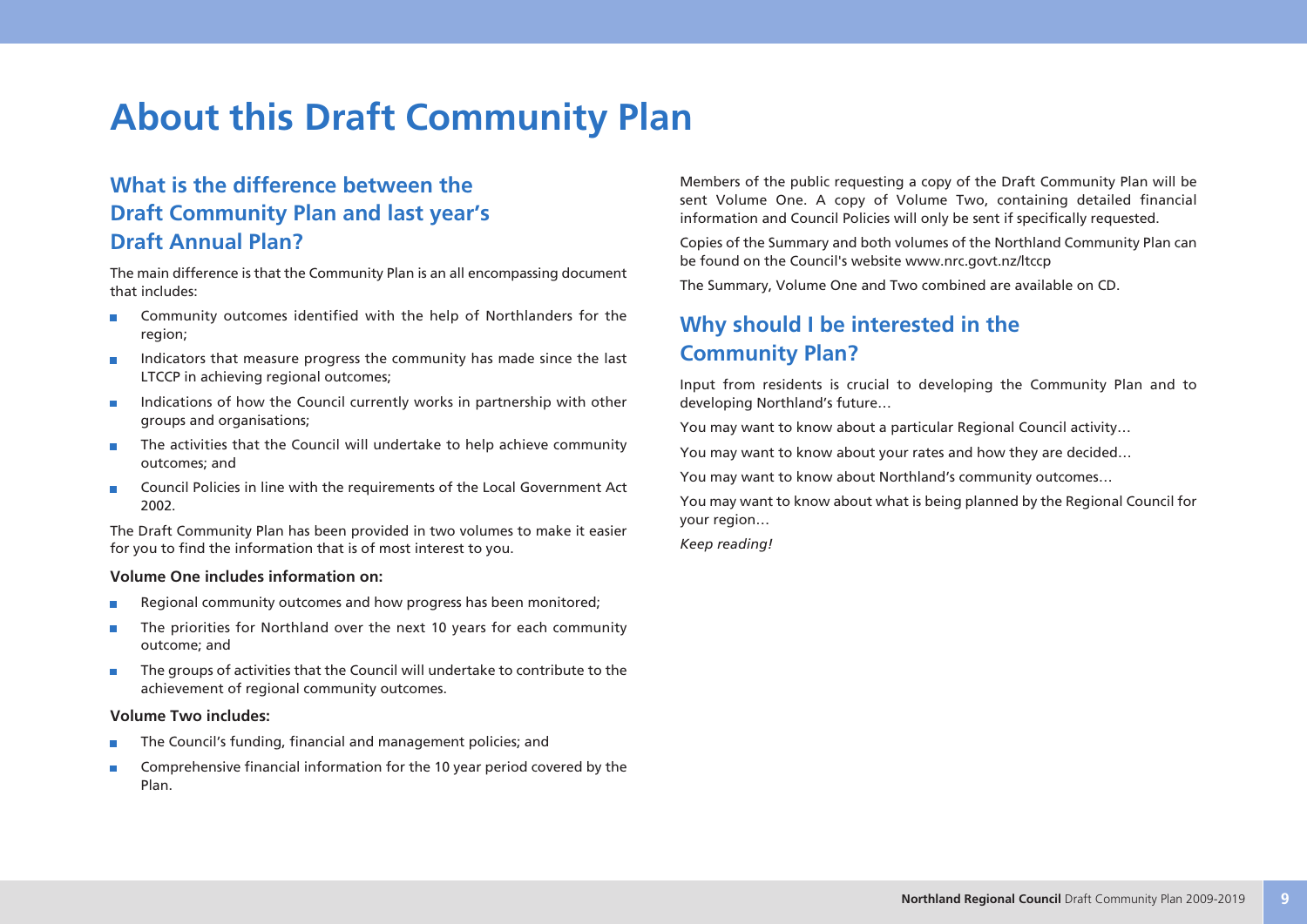#### **Draft Community Plan process and timeline**

There is very little difference between the Draft Annual Plan and the Draft Community Plan process.

**8 April 2009:** The Draft Community Plan is publicly notified.

**8 April 2009:** Volumes One and Two of the Draft Community Plan will be made available at all Council offices and the Council website for people to read and make submissions. A detailed summary will also be sent to organisations and individuals currently on the Council's Community Plan mailing list.

**Early April 2009:** The summary document about the Draft Community Plan will be distributed to households in the Northland region. People will be able to make a submission, or request a full copy of both volumes of the Draft Community Plan if they would like to. Both the summary and the full plan are available on the Council's website www.nrc.govt.nz/ltccp

**8 May 2009:** The four-week consultation period ends. People who wish to make a submission and have their say on the Draft Community Plan, must have done so by this date.

**21 to 25 May 2009:** Submission hearings will be held for people who wish to present their submissions in person to the Chairman and Councillors. Final decisions will be made about what is to be included in the Northland Community Plan 2009-2019 following the hearings and consideration of all submissions received.

**June 2009:** The Council will adopt the Northland Community Plan 2009-2019 at its June Council meeting.

**July 2009:** The final Northland Community Plan comprised of both volumes, will be available on the Council's website www.nrc.govt.nz/ltccp

#### **What is a submission?**

A submission is a letter, fax, email or any other form of written communication, which outlines your opinion on a particular matter in the Draft Northland Community Plan 2009-2019. Please use the submission form on page 13 to make your submission.

The 'New Issues - Northland Community Plan 2009-2019' section (page 17) and the 'New Rates' section (page 225) and the 'Statements of Proposal' section (page 227), outline what the Council considers to be the important issues for the region.

Submissions on these sections will be very helpful to the Chairman and Councillors when making decisions for inclusion in the final plan.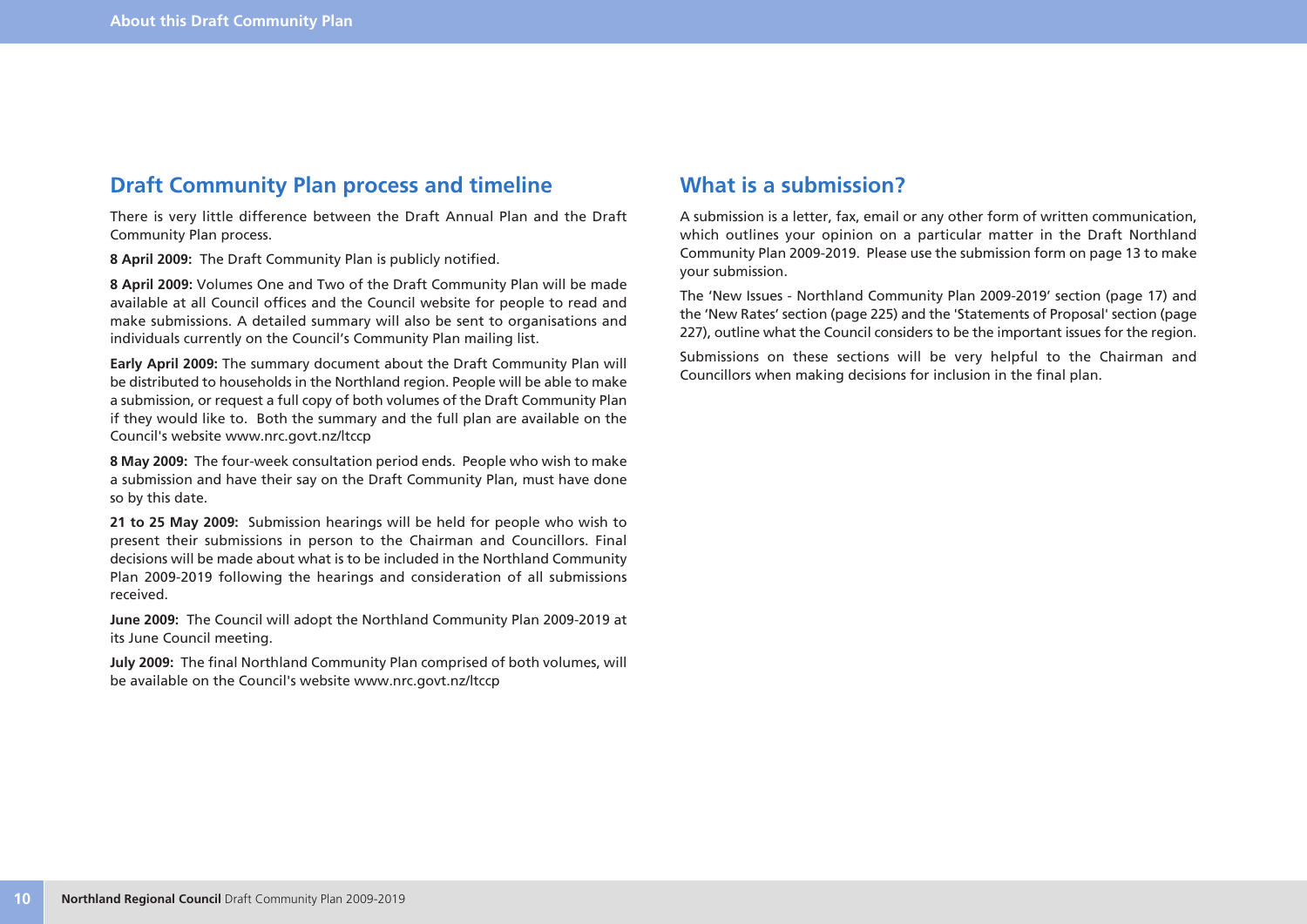#### **Guidelines on how to write your submission**

- To make your submission clear to the Council, it needs to be concise and to  $\overline{\phantom{a}}$ the point — background information can be important but the main points you are trying to get across should be highlighted in your submission.
- You need to make clear what you are supporting or opposing and why, and  $\blacksquare$ refer to the appropriate corresponding page numbers in the plan.
- $\overline{\phantom{a}}$ If the topic in your submission is not in the plan now and you want to suggest a new project or expenditure, then please indicate what items currently in the plan you think are a lower priority.
- Requests for new projects or expenditure should include how you suggest  $\blacksquare$ these projects should be funded – general rates, targeted rates, user fees etc.
- Please read all the information available before making your submission.  $\blacksquare$ The plan will guide you to the relevant page numbers and website references with extra information.

#### **Important to note:**

- 1. The Regional Community Outcomes were identified by the community during a consultation process done by all Northland councils in 2005. As community selected outcomes they cannot be changed by the Northland Regional Council. Submissions that request their modification will have no effect on how the outcomes appear in the final plan. An opportunity to update the community outcomes will be available in a public consultation process that will be held in 2010.
- 2. The Council's focus has been broadened through the Local Government Act 2002 to include economic, social and cultural well-being as well as environmental well-being. Council believes that economic prosperity and appropriate infrastructure will provide the tools required to look after Northland's environment in the best possible way. This broadened focus is reflected in the Draft Plan.

#### **Post your submission to:**

Draft Northland Community Plan 2009-2019 Submission Northland Regional Council Freepost 139690 Private Bag 9021, Whängärei Mail Centre Whängärei 0148

**Fax your submission to:**

09 438 0012

**E-mail your submission to:**

mailroom@nrc.govt.nz

#### **Submissions should reach the Council by 3.00pm, 8 May 2009.**

Submissions received after 3.00pm are classified as a "late submission". Late submissions are considered at the Councillors' discretion.

#### **It is anticipated that the hearing of submissions will be held 21 to 25 May 2009.**

In accordance with S583 (l)(k) Local Government Act 2002 and subject to the Local Government Official Information and Meetings Act 1987, all submissions on this plan or policies will be made available to the public.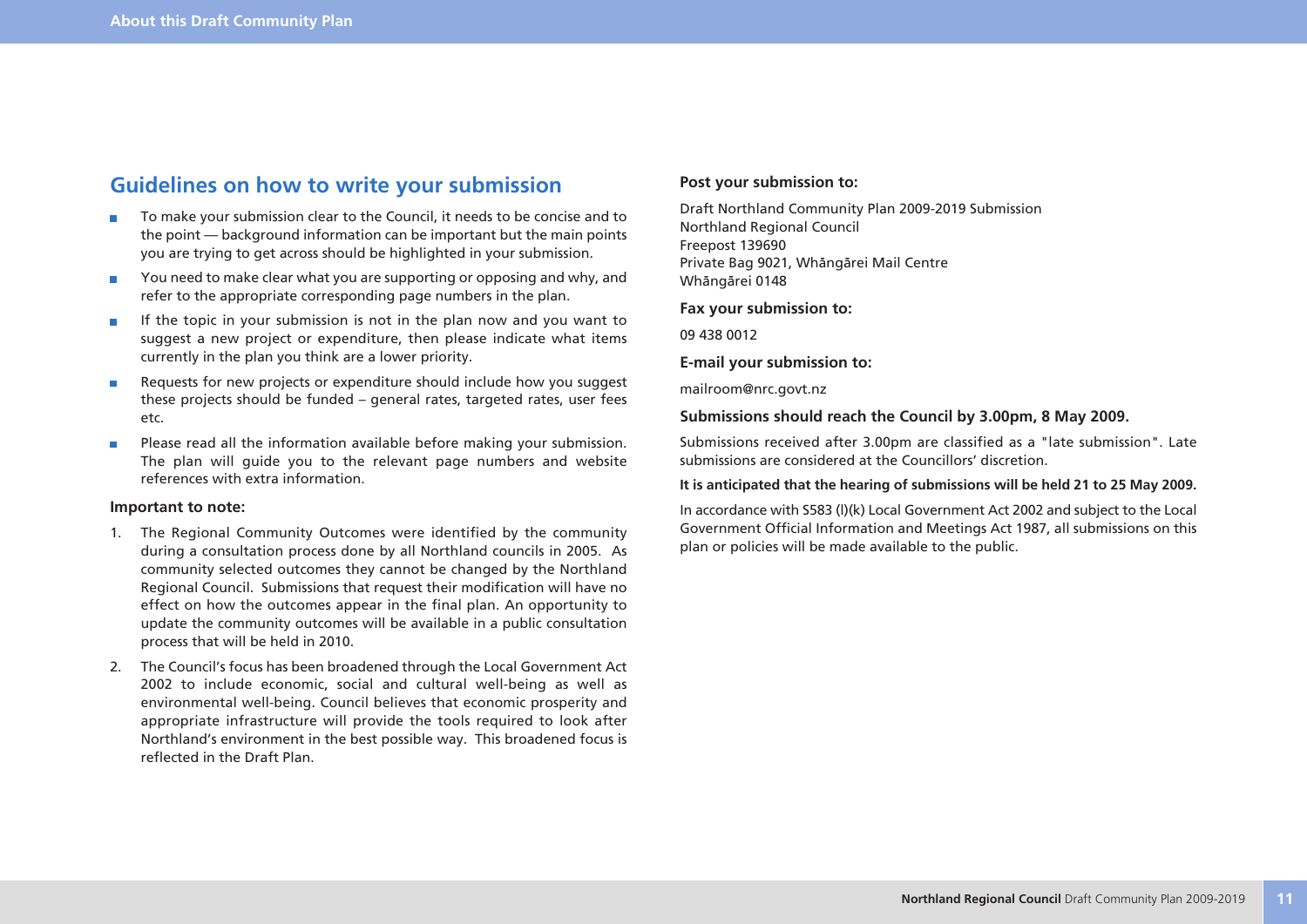#### **Northland Regional Council** Draft Community Plan 2009-2019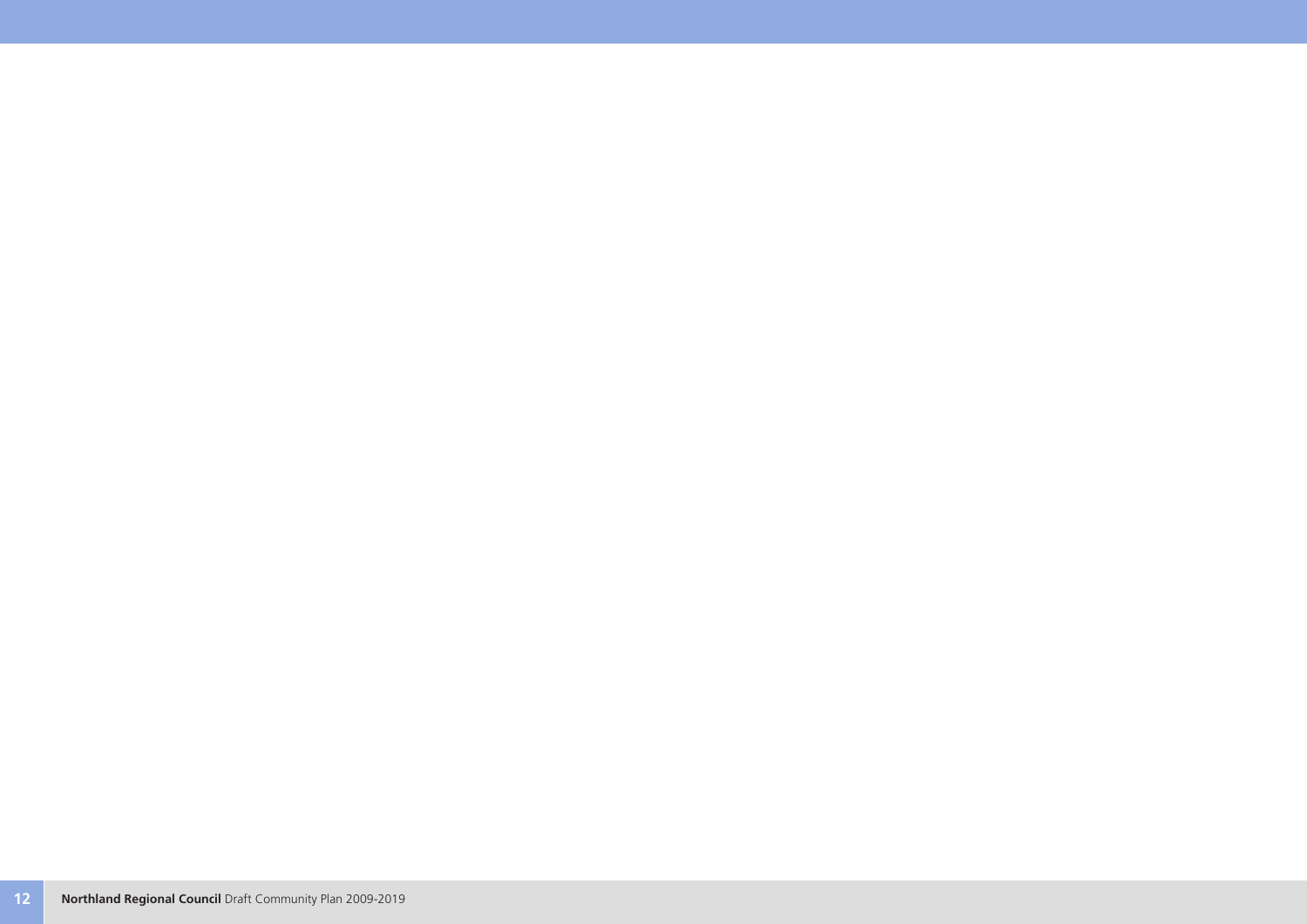# **Submission Form**

| Please write your comments in the space provided and forward your<br>submission to:                                          |                    |                                   |  |
|------------------------------------------------------------------------------------------------------------------------------|--------------------|-----------------------------------|--|
| Draft Northland Community Plan 2009-2019 Submission                                                                          |                    |                                   |  |
| Northland Regional Council<br>Freepost 139690                                                                                |                    |                                   |  |
| Private Bag 9021, Whāngārei Mail Centre<br>Whāngārei 0148                                                                    |                    |                                   |  |
| Fax: 09 438 0012                                                                                                             |                    |                                   |  |
| E-mail: mailroom@nrc.govt.nz                                                                                                 |                    |                                   |  |
| Submissions should reach the Council by 3.00pm, 8 May 2009.                                                                  |                    |                                   |  |
| Would you like to attend a hearing to tell Councillors more about the matters<br>you have raised in your written submission? |                    |                                   |  |
|                                                                                                                              | <b>Please tick</b> |                                   |  |
| NO I do not wish to be heard in support of my submission                                                                     |                    |                                   |  |
| YES I do wish to be heard in support of my submission                                                                        |                    | (use further sheets if necessary) |  |
| It is anticipated the hearing of submissions will be held 21 to 25 May 2009.                                                 |                    |                                   |  |

Submissions presented to Council are considered public documents subject to the provisions of the Local Government Official Information and Meetings Act 1987. Those wishing to include any information of a private nature in a submission should first discuss this with Local Government Project Manager.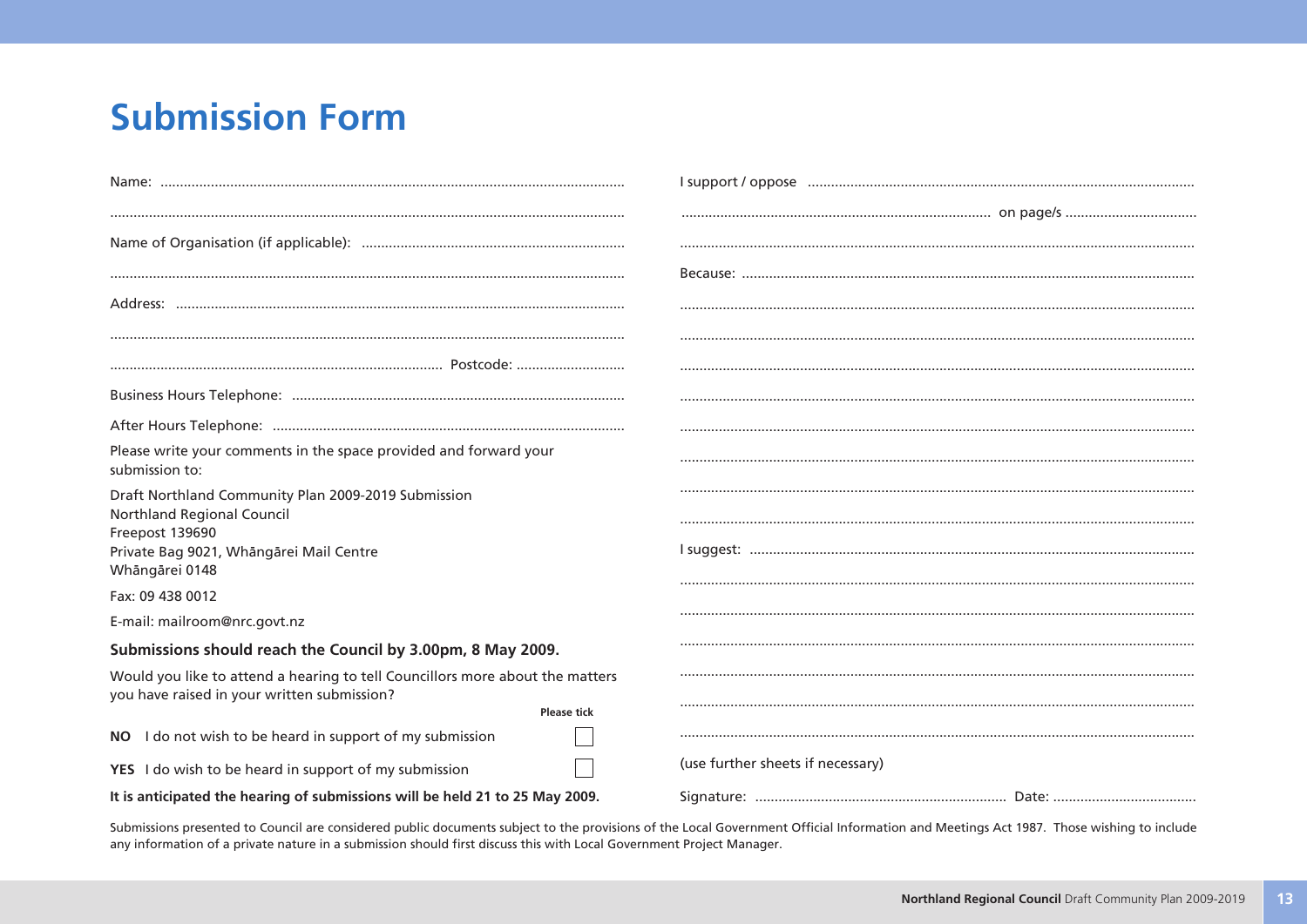Submissions presented to Council are considered public documents subject to the provisions of the Local Government Official Information and Meetings Act 1987. Those wishing to include<br>any information of a private nature in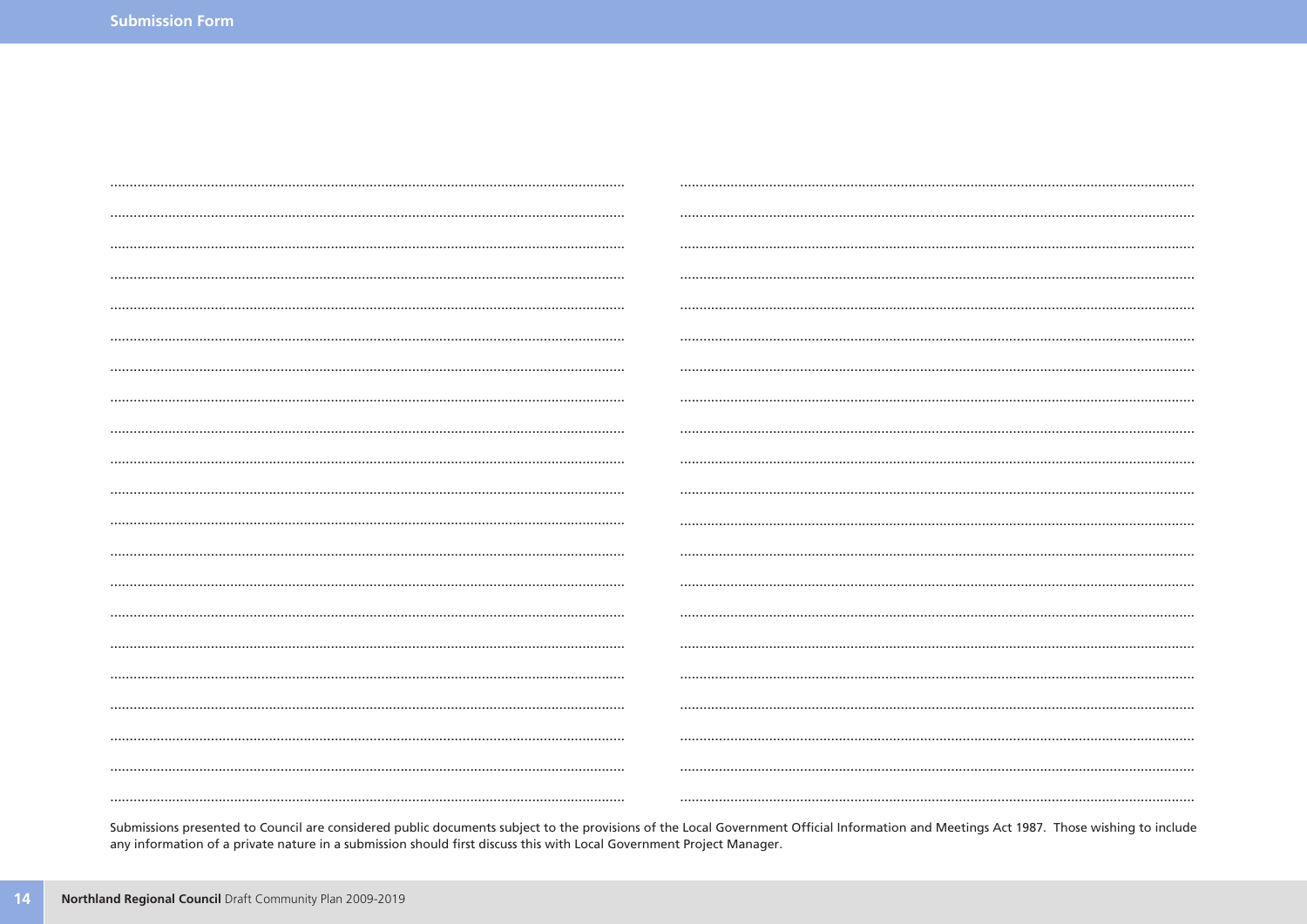## **Update on existing Council projects**

Since the last Northland Community Plan in 2006 and subsequent Annual Plans, the Council has previously consulted and made decisions on a variety of projects. Progress has been made in a number of areas of interest to Northlanders. These include:

#### **Northland Events Centre**

The Northland Regional Council has agreed to fund a \$13 million stake in a multipurpose Regional Events Centre on the current Okara Park site in Whängärei. The Whängärei District Council will contribute \$3 million, with an independently appointed Trust to manage the facility. As detailed in the original Events Centre proposal, the amount that Whängärei ratepayers contribute to the Events Centre will decrease from \$33.75 to \$28.13 from 1 July 2009. Contributions from Kaipara and Far North districts will remain the same at \$5.63. All figures are GST inclusive.

A contract with Argon Construction was finalised in early 2009 and it is anticipated that construction of the Events Centre will begin early to mid 2009. The Whängärei District Council has agreed to be responsible (together with an independent trust), for the Centre's future maintenance and operation. For more information on the Events Centre project, visit the Council's website www.nrc.govt.nz/eventscentre

#### **Other recreational facilities in Northland**

The Regional Council has agreed, subject to certain criteria being met, to contribute \$700,000 to the new 50m swimming pool complex in Dargaville and \$500,000 to the Far North District Council to help fund a \$2 million multi-purpose building at the Kerikeri Sports Complex. These contributions will be made from the Council's Recreational Facilities Rate established in 2006.

#### **River management**

Following allocation of \$1.6M of funding in its 2008 Annual Plan, the Council continues to work on the development (or updating) of flood risk reduction plans for the top 27 rivers in Northland that carry the highest level of flood risk. Nineteen of the rivers are in the Far North District, six in the Whängärei District and two in the Kaipara. It is anticipated that the plans will be completed by the end of 2010. More information can be found in the Land and Rivers Group of Activities section on pages 189 to 200 of this plan.

### **Dredging of the Hätea River Channel**

A 4.5km stretch of the Hätea Channel from Port Whängärei into the Town Basin marina channel has been dredged to remove around 10,000 cubic metres of builtup silt, providing a safer and deeper passage for boats. In addition, the buoys, beacons, mooring systems and lights in the area have also been upgraded. \$400,000 was allocated in the Council's 2008-2009 budget to complete this work, funded by a combination of ratepayer funds and user charges. Check the Council's news archives for the full story www.nrc.govt.nz/hateariver

#### **Marsden Point Rail Link Designation**

Following the Council's decision to establish a 50/50 joint venture with ONTRACK, the process has commenced to formally designate the land required for the Marsden Point rail link corridor by ONTRACK. The corridor is a 20 km section of rail line from the main North Auckland line at Oakleigh to the deep water port at Marsden Point. The main objective of the joint venture will be to legally protect the land needed for the rail link corridor from incompatible subdivision and development until the link is eventually built by central government. More information can be found in the projects section of the Council's website www.nrc.govt.nz/marsdenrail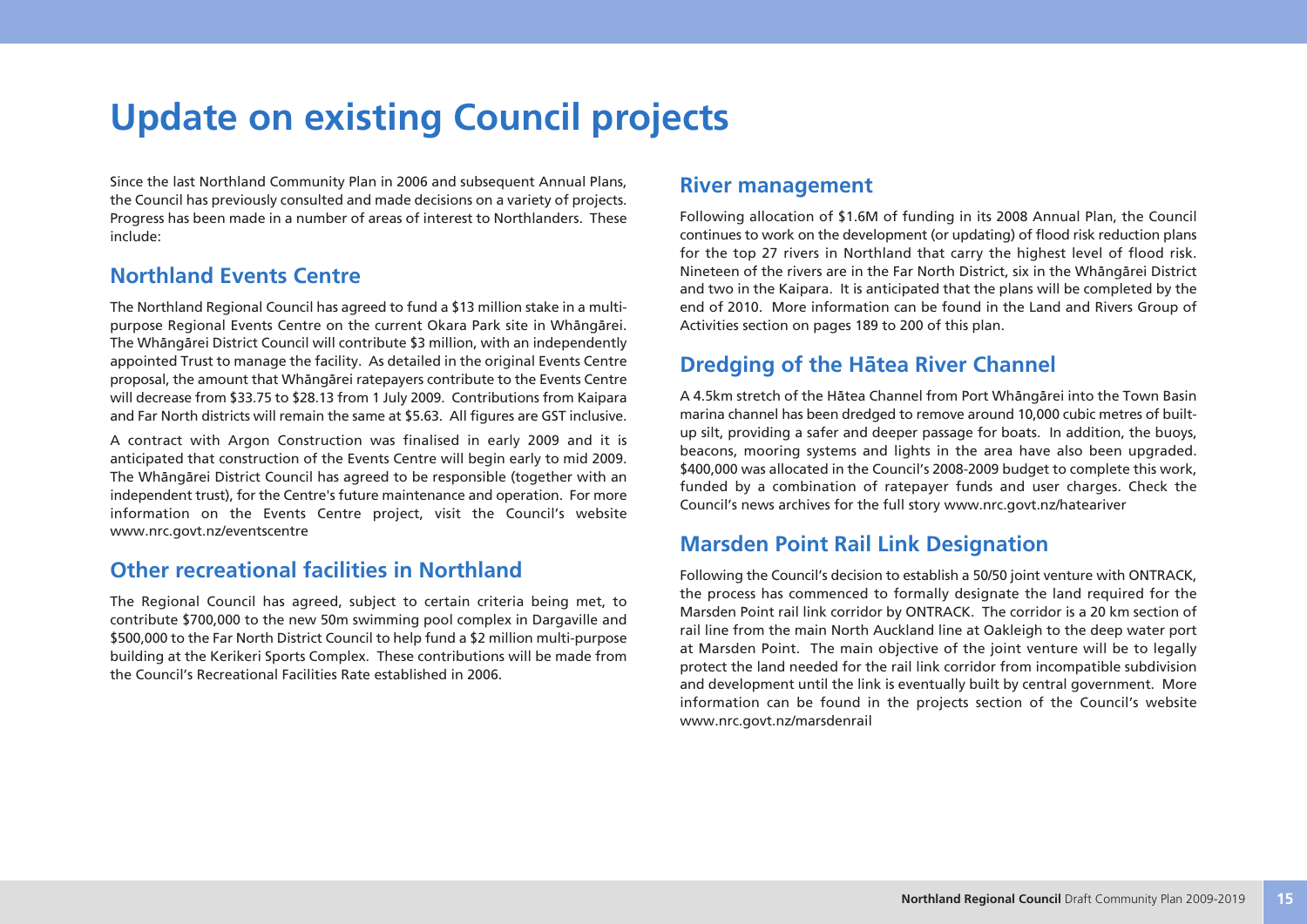## **Northland Regional Council Community Trust (Enterprise Northland)**

Following a review of the Northland Regional Council Community Trust in 2008, the key focus for the Trust will be to work across all Northland industry sectors to implement the Regional Growth Programme. This requires Enterprise Northland, the District Councils, Northland Intersectoral Forum (NIF) the Regional Council and other key stakeholders to work together to ensure that all parties are jointly contributing to the success of Northland. More information can be found on the Trust on pages 230 to 231 of this plan.

#### **Broadband**

The Northland Regional Council has signed a memorandum of understanding (MOU) with broadcast and telecommunications company Kordia™, Northpower and Top Energy as the first step towards scoping, developing, building and operating a fibre-optic based telecommunications infrastructure in Northland. It is anticipated that the MOU will lead to the forming of a Council Organisation between these organisations as equal partners to further develop this project. This group and other key stakeholders will work together on the possible development of a world class publicly owned broadband network, although it is likely that this project will require central government funding before it can proceed. Funding applications were made to the previous Labour Government's "Broadband Investment Fund". However, this fund has been recently disbanded and the Council is awaiting details of what funding priority the new National Government is going to allocate to broadband projects.

Any future updates on this project will be published on the Council's website www.nrc.govt.nz/broadband

### **Infrastructure Development Agency**

The Council amended its Community Plan in 2007 to establish an Infrastructure Development Agency (IDA) as a Council-Controlled Organisation. The IDA is a separate legal entity whose primary focus is to facilitate infrastructure development projects, including the sourcing of internal and/or external funds to contribute to the region's infrastructure needs. The Council is currently seeking submissions on a proposal to transfer its majority shareholding in the Northland Port Corporation (NZ) Limited into the IDA. Full details of this Statement of Proposal can be found on pages 227 to 228 of this plan. The constitution for the IDA is currently being formalised and updated details will be included in the final Northland Community Plan in June 2009.

### **Shared services**

The Council continues to investigate options and benefits of increased levels of shared services with the three Northland district councils and external agencies where appropriate.

### **Single planning framework for Northland**

An investigation is underway into the feasibility of integrating Regional Council and District Council plans into a single resource management planning document for Northland enabling wider implementation of shared services. There are a number of possible options for combining some or all parts of each Council's existing plans into a single document. Unified planning will result in a more simple, streamlined process for the public, whilst retaining each Council's individual planning requirements. Once the feasibility study is complete in late 2009, the Council will consider its recommendations. This will include a review of the existing resource management plans of all Northland councils.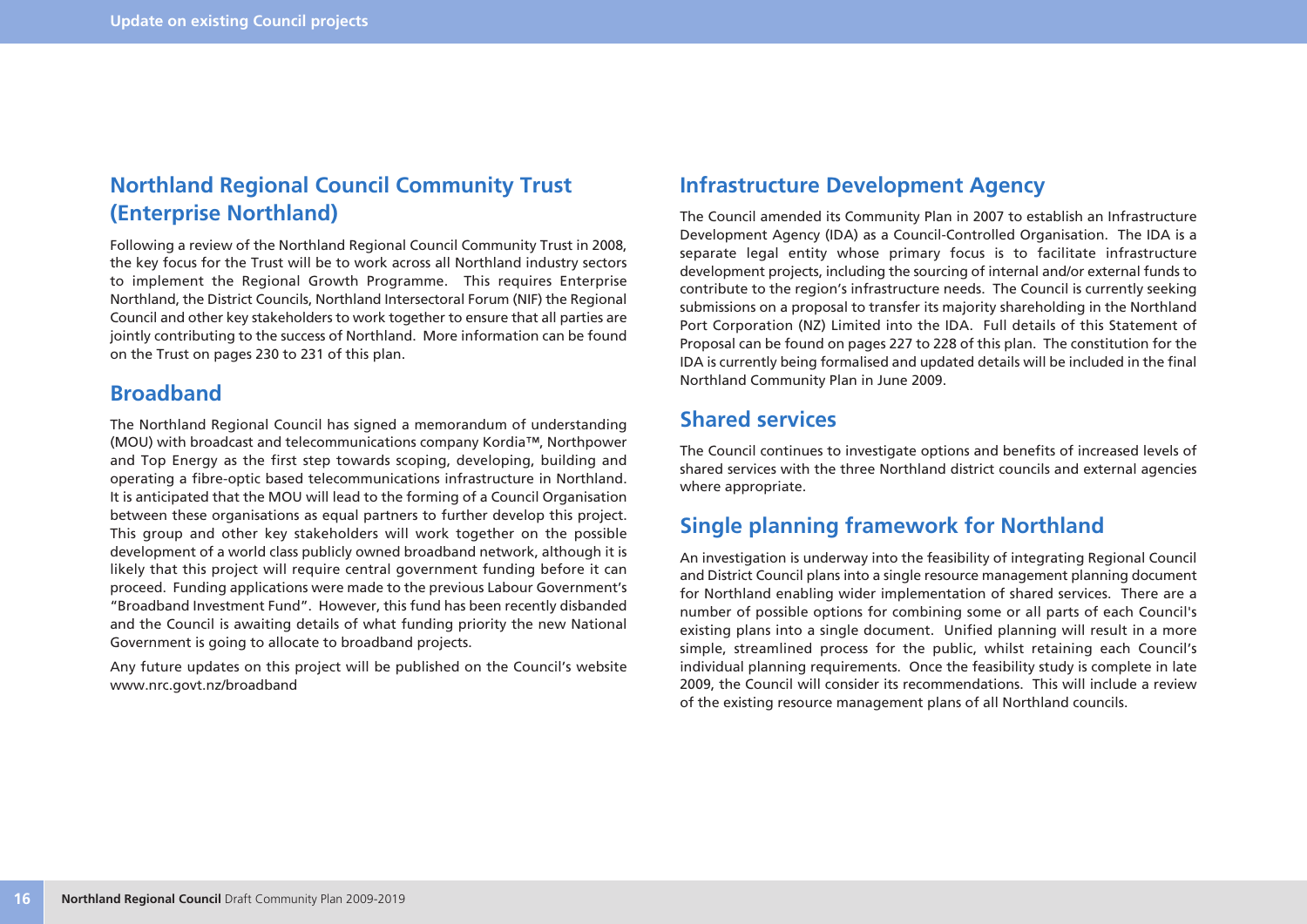## **New issues - Northland Community Plan 2009-2019**

This section highlights the key new issues, intended actions and projects identified as priorities for the Northland Region.

### **The future of Northland – platforms for sustainable growth**

As outlined in the Annual Plan 2008-2009, the Council has commenced work on the development of a Regional Growth Programme for Northland. The result will be an action plan to develop the region to its full potential using a sustainable development approach. The programme will consider social, environmental and cultural factors alongside economic infrastructure, and growth opportunities. Once developed, it is anticipated that the Regional Council will work closely with its economic development agency, Enterprise Northland, Northland's three district councils, Northland Intersectoral Forum (NIF), iwi and other key stakeholders to implement, monitor and review the action plan over time to ensure maximum effectiveness and advantage for Northlanders is achieved. From 1 July 2010, the Council is intending to fund the Regional Growth Programme from a new targeted rate. The establishment of this new rate will be subject to further public consultation as part of the 2010- 2011 Annual Plan process. More information of the Growth Programme can be found in the Platforms for Growth section on pages 21 to 22 and the Regional Economic Development Group of Activities section on pages 137 to 146 of this Plan.

#### **Rescue Helicopter Services in Northland**

The Council is intending to establish a new rate to contribute funding to the Northland Emergency Services Trust (NEST). NEST is a non-profit Charitable Trust that provides an emergency helicopter/air ambulance service to all Northlanders. Due to the high cost of fundraising and the loss of a major sponsor, NEST must now secure a more stable funding base if the current level of service is to be continued. While there are ongoing central government and district health board reviews, there is no evidence of an imminent increase in funding to ensure continued rescue services for Northland.

Therefore, the Council is seeking public submissions on its intention to introduce a new targeted rate of \$8.56 (GST inclusive) to fund a \$675,000 per annum contribution to NEST. In terms of this plan, the choice for Northlanders is to support this new rate and provide NEST with some level of funding certainty, or not support this new rate and accept that the current level of emergency services may not be able to be maintained if alternative funding cannot be secured.

More information on the new Rescue Helicopter Services Rate can be found on page 225 of this Plan.

#### **New Transport Rate for the Whängärei District**

From 1 July 2009, the Northland Regional Council intends to take over the funding of the Whängärei public transport services from the Whängärei District Council. Under the Land Transport Act 2003, the Regional Council is already responsible for administering this service. This would see the administration and funding of the service carried out by one organisation (the Regional Council) resulting in increased levels of efficiency and accountability. The introduction of the new bus service provider on 1 July 2008 resulted in the first fare increase in six years. Transferring the responsibility from Whängärei District Council to the Regional Council will largely have a nil effect on ratepayers. The Regional Council intends to introduce a new fixed charge of \$12.83 (including GST) per rating unit in Whängärei district to further subsidise the increased costs of providing bus passenger transport services. In terms of this plan, the choice for Whängärei district ratepayers is to support the new rate and maintain the new bus service, or not support the new rate and face increased fares and/or reduction of bus services in Whängärei. Further information can be found on page 226 of this plan.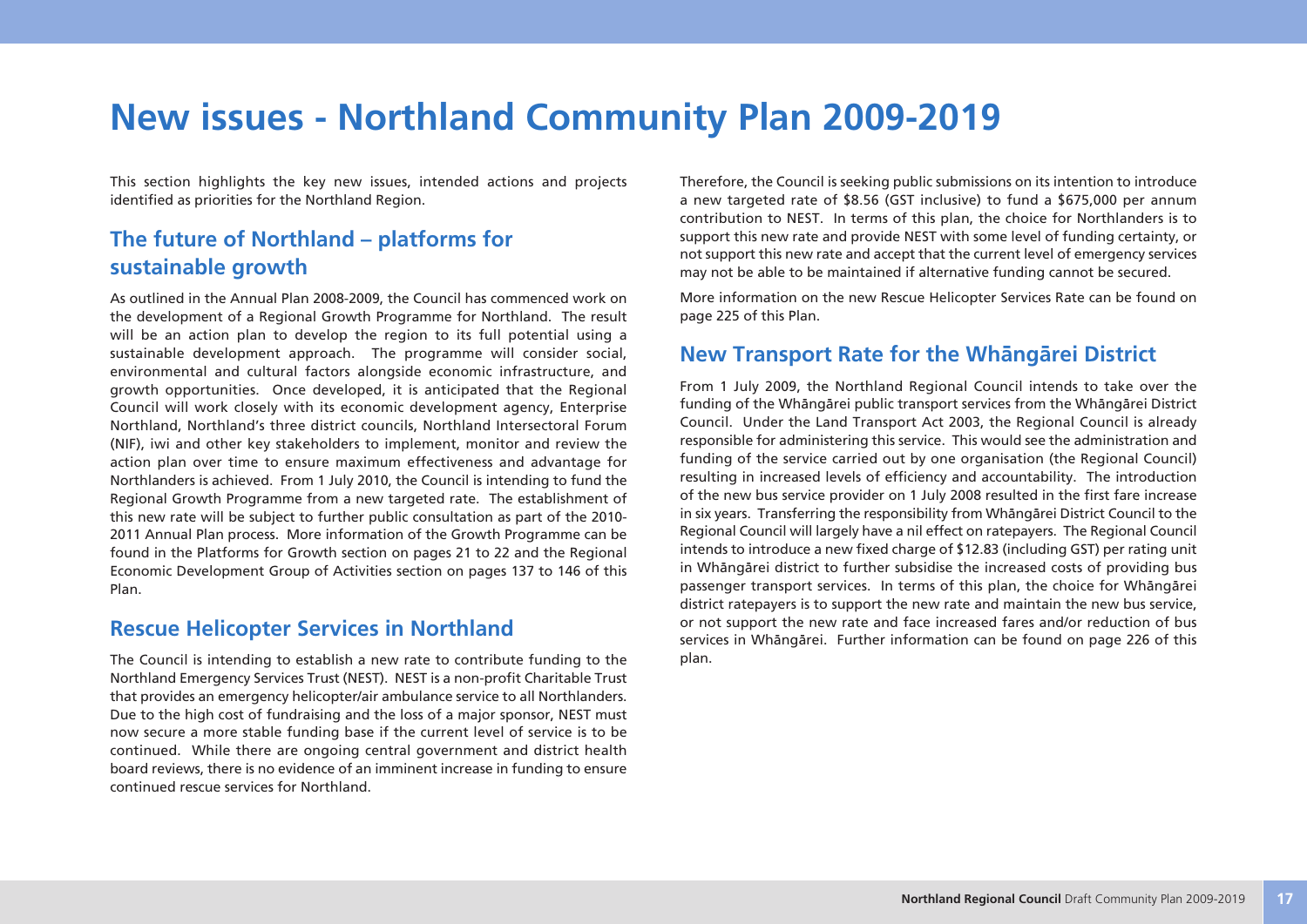#### **River management**

The Council intends to complete flood risk reduction plans for the top 27 rivers in Northland identified as carrying the highest level of flood risk by June 2010. Detailed action plans will then be developed and it is anticipated that implementation will begin by 30 June 2011. Specific catchment works detailed in the completed flood risk reduction plans will be undertaken during the remaining term of this plan. Works will be funded from a further targeted rate levied on those properties that benefit from the works. No specific catchment works or setting of new rates will occur without full consultation with affected communities. In terms of this plan, the choice for Northlanders is to support the Council's ongoing efforts to mitigate future flood risk and damage to property or to accept the risks associated with the status quo. More information on Hazard Management and River Management can be found in the Lands and Rivers Group of Activities section on pages 189 to 200 of this Plan.

#### **Ongoing dredging of the Hätea River Channel**

During 2008-2009, Whängärei district ratepayers paid an additional \$2.82 per rating unit to fund the dredging of the Hätea Channel and the upgrade of navigation aids. From 1 July 2009, it is intended to reduce this rate to \$1.69 (including GST) per rating unit to collect \$56,250 (including GST) each year to pay into a Hätea Dredging Reserve. This reserve would be used to help fund ongoing maintenance dredging of the Hätea Channel, disposal of dredged spoil material, and an annual hydrographic survey to maintain the established depth. It is recommended that the Hätea Reserve is capped at \$225,000.

In terms of this plan, the choice for Whängärei District ratepayers is to support the Council's intention to collect \$50,000 to pay into the Hätea Dredging Reserve to be used to maintain the channel depth or not establish the reserve and wait until the channel depth reduces, at which time the Council could consider funding options and consult on these as part of the relevant Annual Plan. Further information on this project can be found in the Financial Highlights section on pages 104 to 106 of this Plan.

#### **Other Recreational Facilities Rate**

In recognition of the need to rationalise and prioritise services, the Council intends to stop collecting the other recreational facilities portion of the Recreational Facilities Rate from 1 July 2009. Ratepayers across Northland currently pay \$5.63 (including GST) for the development of recreational facilities in the region. In terms of this plan, the choice for Northlanders is to accept the Council's recommendation to cease collecting this rate, or to continue to fund the development of other recreational facilities in Northland at the current level, or at another level that the community feels is appropriate.

#### **Sustainable Water Allocation Plan**

To ensure the Northland's water resources are managed in a sustainable way and not over allocated, the Council intends to update and implement a more rigorous water allocation regime. This project involves firstly reviewing and improving our knowledge and understanding of Northland's water resources. In order to protect the environment and provide users with more certainty and legal security of supply, the Council will then revise its water allocation policy and set appropriate limits where needed. As water is an essential resource for almost all productive activity, the revised water allocation regime will be consistent with the actions detailed in the Regional Growth Programme. Implementing a sustainable water allocation regime is also consistent with current government initiatives signalled in the Sustainable Water Programme of Action. It is intended that the Sustainable Water Allocation Regime be reviewed and implemented over a five year period commencing in the 2009-2010 financial year. Initially \$123,750 (including GST) has been budgeted to target known areas where there is significant risk of over allocation. Furthermore it is intended that a component of the extra expenditure on this project will be funded from service fees and charges on water take consent holders. In terms of this plan, the choice for Northlanders is to support the Council's intention to update and implement a more rigorous water allocation regime in order to protect our water resources and provide certainty and security of supply, or not support and accept the risks of possible over-allocation and the possible future restrictions on water use.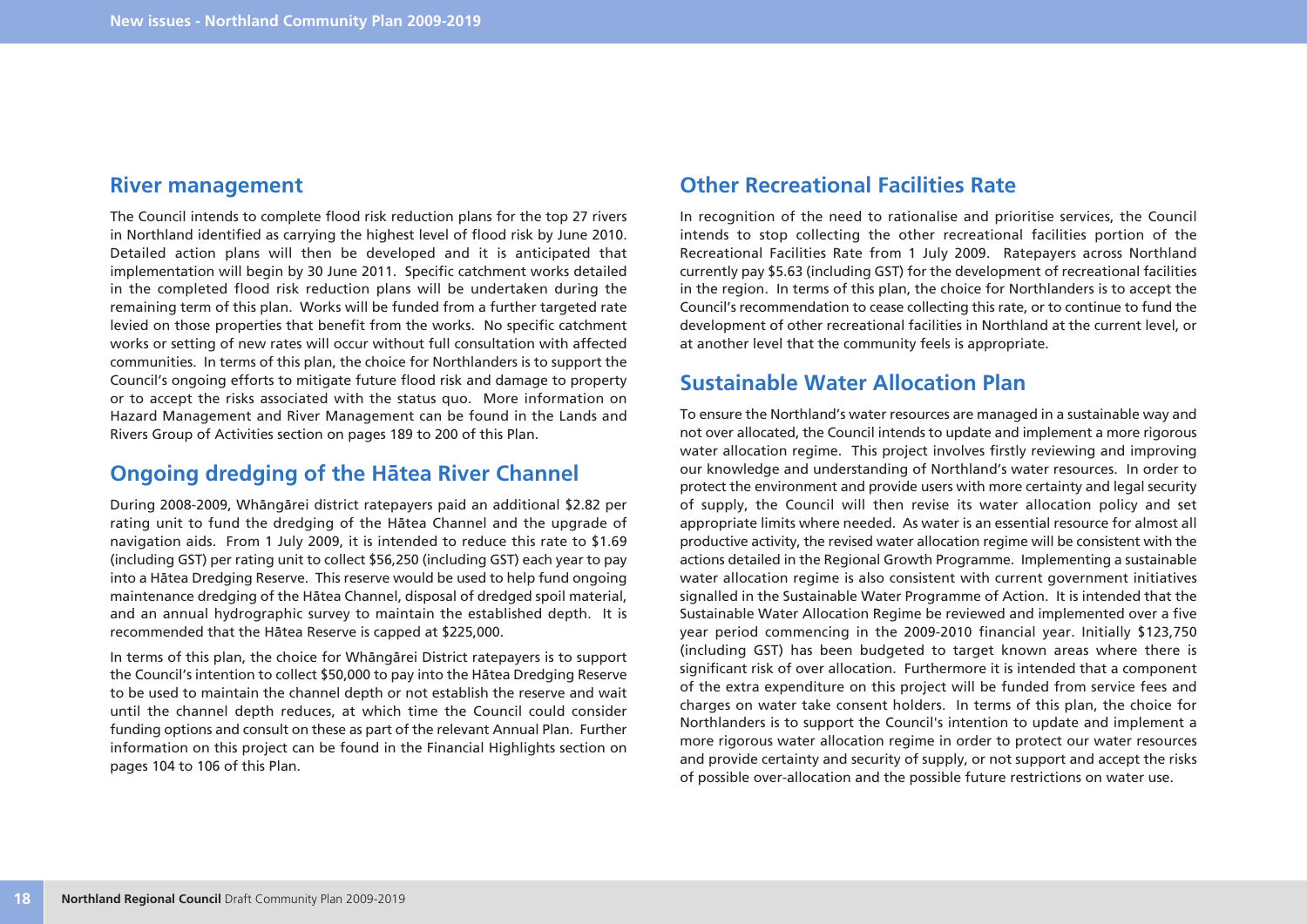### **Stock truck effluent disposal facilities**

In order to reduce the amount of stock effluent spillage on the regions roads, the Council intends to provide two additional stock truck effluent disposal sites at an estimated cost of \$101,250 (including GST). Provision of these sites will not only reduce the incidence of illegal discharges, but will also improve road safety and promote public and environmental health. It is intended that one new facility be established in the Kaipara district and one in the Far North district. The respective district council's are investigating suitable sites and it is anticipated that this process will be completed by 30 June 2010 and construction take place in the 2010-2011 financial year. Whängärei District Council is currently in the process of constructing a disposal facility in the Whängärei District. In terms of this plan, the choice for Northlanders is to support the Council's intention to spend \$101,250 on two stock truck effluent disposal facilities, support only one facility at a cost of \$50,625 in either the Kaipara or Far North district, or not support the Council spending any money in this area.

#### **Climate change**

Central government has determined that climate change is an issue of national significance that will impact on Northland. The Council will respond to government directions by ensuring that mitigating and adapting to the effects of climate change is an integral part of day to day Council operations. The Council currently utilises a combination of adaptation and mitigation approaches to deal with climate change in terms of adapting where changes in climate are already having significant effect, and taking action to mitigate future effects where possible and/or appropriate. The Council uses risk management assessment procedures to help prepare the community to adapt to known climate change, and takes climate change considerations into account when making decisions. The Council has a number of initiatives that are aligned with central government's Climate Change Work Programme some of which are detailed in the "Creating a Sustainable Organisation" section on pages 93 to 95 of this plan. Further references to climate change are contained throughout this 10 year plan as these considerations permeate all Council activities and processes and are not easily isolated.

## **Implications for Northland – Royal Commission of Inquiry on Auckland Governance**

The Royal Commission for Auckland is expected to deliver its findings in March 2009.

Given the potential implications for Northland of the Commission's findings, the Northland Regional Council intends to form a working group of Councillors subsequent to the decision's release.

This group will examine the decision and make recommendations on an appropriate Council response/s.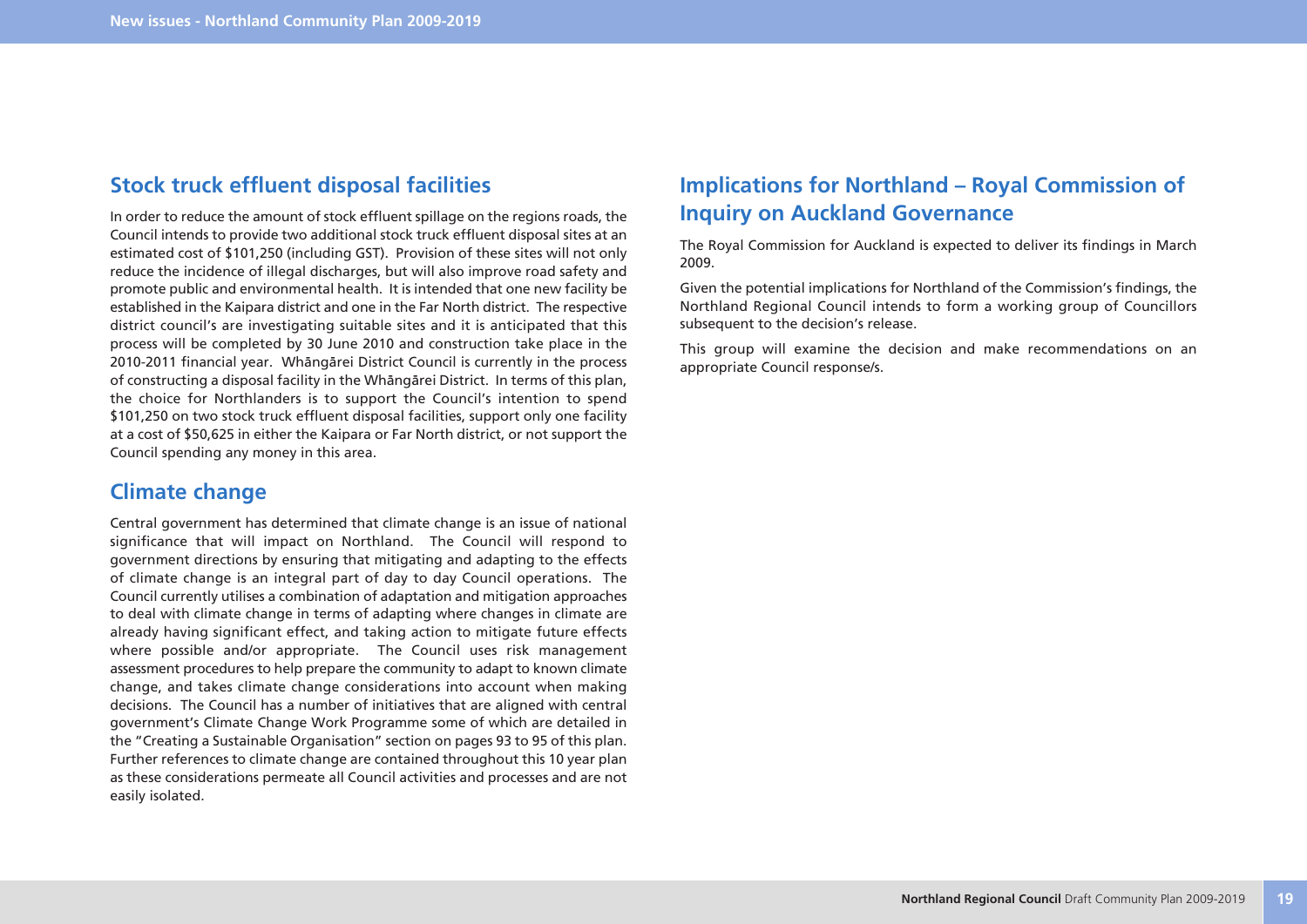## **Statements of Proposal**

The Council is also seeking public submissions on the following Statements of Proposal:

#### **Transfer of Northland Port Corporation Shares to the Infrastructure Development Agency**

As a result of the Council's ongoing focus on improving operational efficiency and effectiveness, it is proposed to transfer the Council's majority shareholding in the Northland Port Corporation to the 100% Council owned and operated Infrastructure Development Agency (IDA). The transfer is financially beneficial to the Council (and therefore to ratepayers), and is therefore considered to be an opportunity to be taken advantage of in the current adverse economic climate. Transferring the shares would enable the IDA to benefit from the imputation credits attached to dividends received which the Council is currently unable to do. The transfer will also provide other opportunities such as increasing the Council's ability to raise money to finance future infrastructure projects for the benefit of all Northlanders. The transfer does not alter the Council's investment risk profile. In terms of this plan, the choice for Northlanders is to support the transfer of shares to the IDA and provide the opportunity for reduced costs associated with any future infrastructure projects the Council undertakes, or face potentially higher costs or reduced infrastructure in the future. A full Statement of Proposal on the transfer of ownership of Northland Port Corporation Shares can be found on pages 227 to 228 of this Plan.

#### **New Council-Controlled Organisation (CCO) – Shared Services**

The Council is proposing to establish a new CCO in partnership with a number of other regional councils in New Zealand. The Councils are working together for the purpose of collaboratively developing and maintaining a software application suite for use by those regional councils in the delivery of their activities. The suite has been called IRIS – Integrated Regional Information Software. The Council has a legal requirement to meet its statutory obligations and cannot do this without appropriate software. Therefore, in terms of this plan, the choice for Northlanders is to support the Council's proposal to develop and maintain software with other regional councils, or face the higher costs and maintenance uncertainties of developing the software alone.

Section 56 of the Local Government Act 2002 requires Council's to consult using the special consultative procedure when establishing a CCO. Consequently, all partner Councils are including identical information on these proposals in their Community Plans for the period 2009-2019. A full Statement of Proposal on the new IRIS Council-Controlled Organisation can be found on page 229 of this Plan.

*You can make a submission on these Statements of Proposal using the submission form on page 13 of this plan. Submissions must reach the Council by 3.00pm, 8 May 2009.*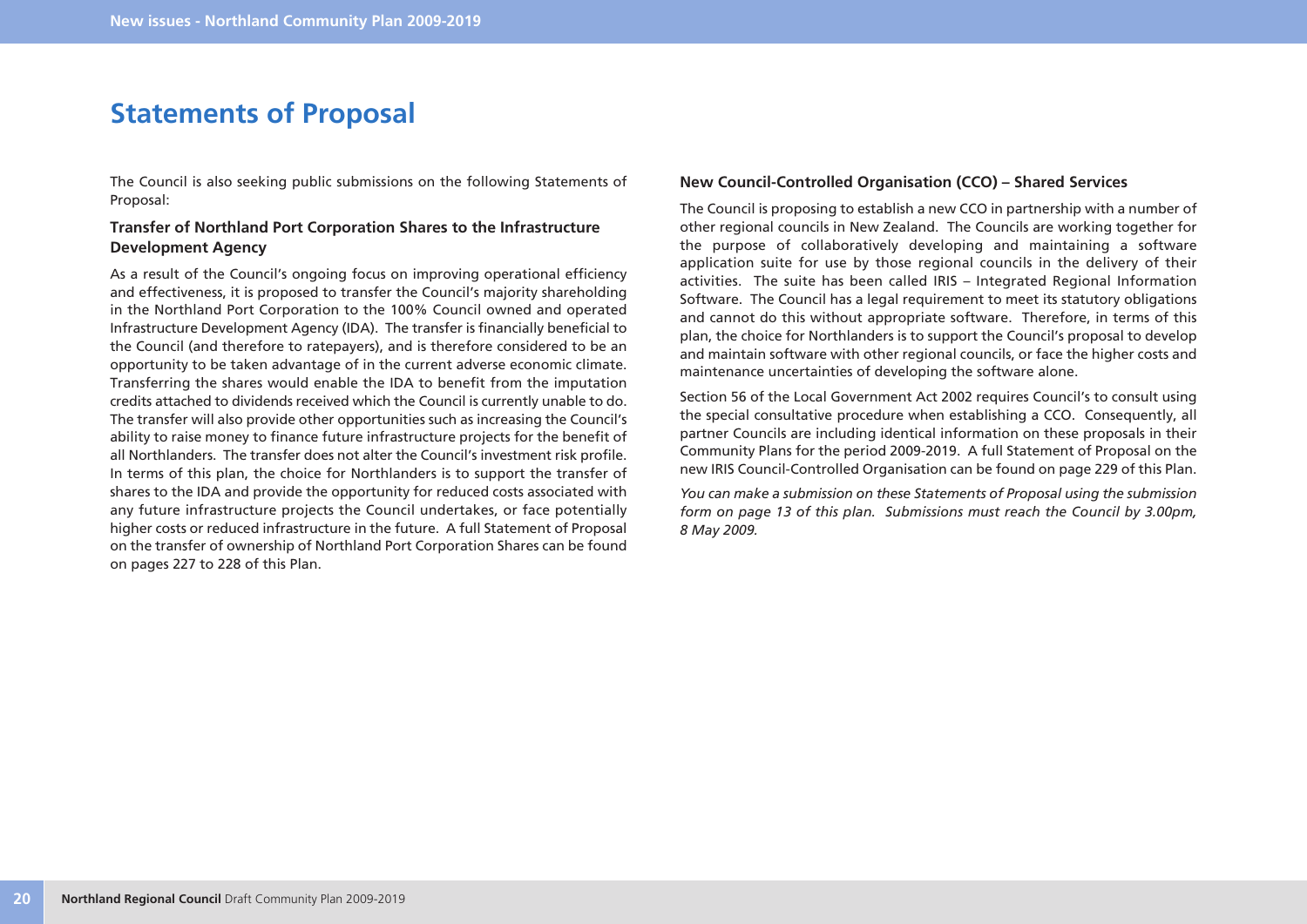# **The future of Northland Contribution to Growth Platforms**



## **Platforms for sustainable growth and development**

Northland Regional Council has identified the sustainable growth and development of the Northland region as a priority. Achieving a successful future for Northland will require a common understanding of where we are now and where we want to be as a region.

The Council has identified four main platforms for growth being; Economic Opportunities, Integrated Infrastructure, Regional Leadership and Environmental Management. These platforms for growth have been used throughout the Northland Community Plan to show how the Council's activities are being aligned to them. They will also be used as cornerstones for the development of the Regional Growth Programme for Northland.

The ability to converge economic growth, enhanced infrastructure, democratic leadership and environment protection will determine whether Northland has a prosperous future or continues with poor productivity and a low wage economy. Infrastructure, education, skills attraction, innovation, productivity and inward investment are all key areas that must be addressed with a focused approach and a clear direction, set objectives, timelines and measurable outcomes.

#### **Economic opportunities**

It is important to recognise that initially economic growth will be achieved through advancing Northland's main sectors which include; Agriculture, Forestry and Fishing, Tourism and Hospitality, Manufacturing, Building, Retail and Distribution and the Marine Industry. The development of improved infrastructure will pave the way for other sectors to consider investing in Northland.

Increased productivity is a critical component for economic growth and in exploring ways of adding value to existing businesses. Consideration will be given to the development of leadership skills and the means of making informed decisions, an increased propensity to take calculated risks, striving for excellence, enhanced capacity and capability in the labour force/skilled labour force and investment in research and development.

### **Integrated infrastructure**

The provision of improved basic infrastructure is a priority. This is much more than just roads and includes wider transportation including Rail and the Port, Broadband, Energy (both generation and availability), Water and Sewerage. The required investment in infrastructure is significant and often the benefits are not realised until many years later. This level of investment is beyond the financial resources of Northland and the Council and will require central government and private sector funding.

### **Regional leadership**

There is a recognition that whilst there has been a considerable amount of work done already by stakeholders, there is a pressing need to provide regional leadership to ensure that the regional governance and planning frameworks are supportive and aligned to the agreed vision for Northland's future.

#### **Environmental management**

The Regional Council is responsible for the sustainable management of Northland's treasured environmental assets; this is at the heart of what we do. However, there should be no doubt that the long-term sustainable protection of this environment requires the Council to successfully manage the balance between these four critical building blocks. The Council will be ensuring that its decision-making is future focused.

What is known, is that the economic transformation of Northland requires everyone to pull together. It needs a committed collective approach with better co-ordination; this will require a change in focus from individual agendas to *putting Northland first*. Evidence from around New Zealand and globally, shows that partnership at a local and regional government level is essential to successfully achieve economic transformation.